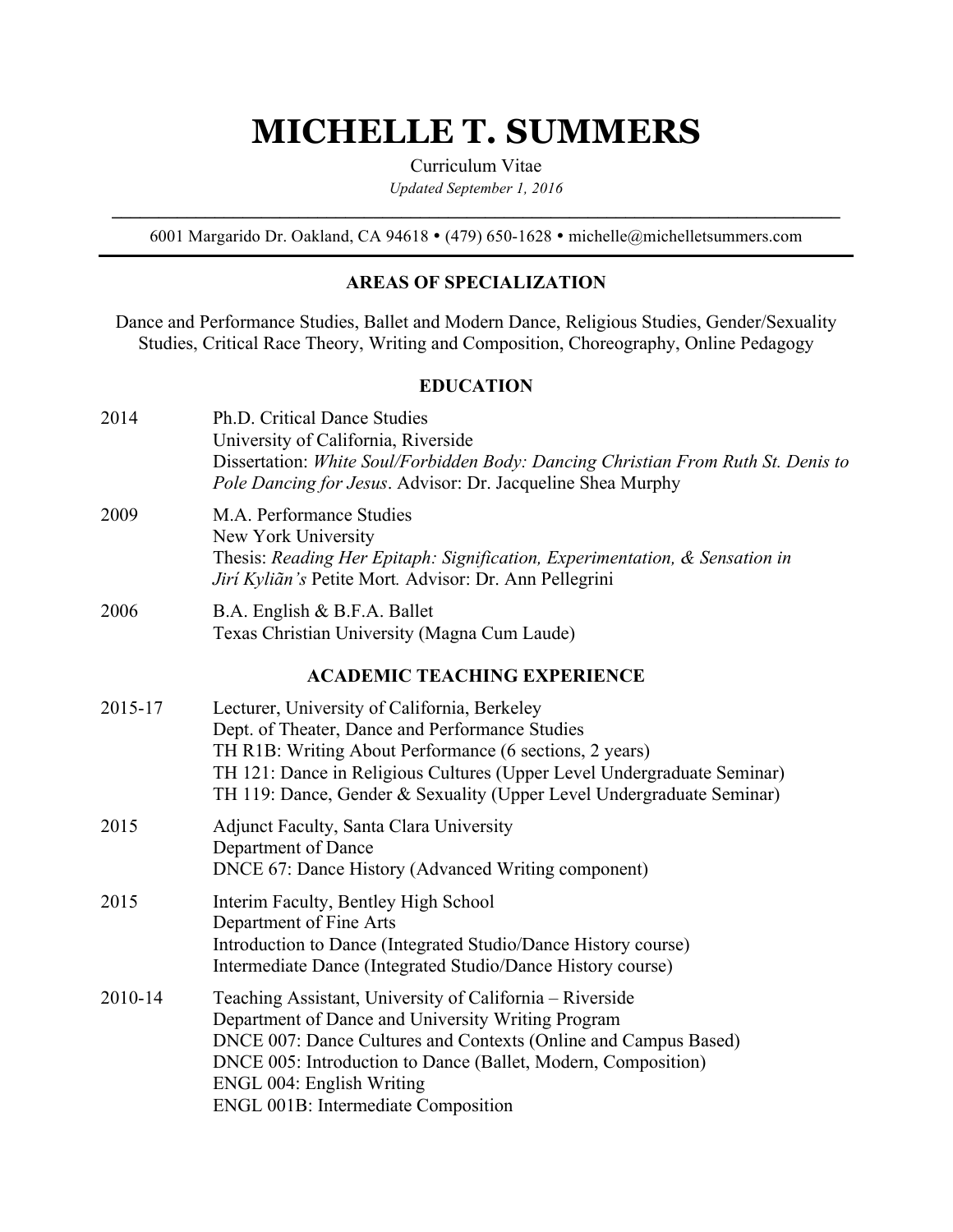ENGL 001A: Beginning Composition

2006-07 Adjunct Faculty, Texas Christian University Department of Dance PEAC 10591: Ballet for Non-Majors (Studio)

#### **PUBLICATIONS**

"Pole Dancing for Jesus: Healthy Bodies, Healthy Souls," *Dance in American Culture*, eds. Jennifer Atkins, Sally Sommer, & Tricia Young (Gainesville: University Press of Florida), Forthcoming.

- "Beyond the On-Campus Humanities Learning Experience: A Case Study in Utilizing Assessment Tools in an Online Dance Studies Course," with Kimberly Downing Robinson and Rebecca J. Timmons, *Interdisciplinary Humanities* 31.1 (2014): 72-80.
- "Sam Gill's *Dancing Culture Religion*," Book Review, *Dance Research Journal* Vol. 46, No. 2 (August 2014): 118-120.
- "Forbidden Altars: U.S. Liturgical Dance after the Second Vatican Council," *Conversations Across the Field of Dance Studies*, Vol. XXXIII (Spring 2014).
- "Katja Kolcio's *Movable Pillars: Organizing Dance, 1956-1978*," Book Review, *Women and Performance: A Journal of Feminist Theory*, 21:1 (2011): 140-142.
- "The Tension in Solidarity: Race, Gender and National Identity in Katherine Dunham's *Southland*," *UCLA Thinking Gender Papers* (2009). Online.

#### **FELLOWSHIPS & AWARDS**

| 2016-17       | Andrew Mellon Foundation Course Development Grant, Cal Performances |
|---------------|---------------------------------------------------------------------|
| 2016          | Shelly Osborne Fund for Visiting Artists, UC Berkeley               |
| 2014          | Center for Arts, Religion, & Education Grant (GTU)                  |
| $2013 - 2014$ | American Association for University Women Dissertation Fellowship   |
| $2013 - 2014$ | <b>UCR Graduate Division Dissertation Fellowship</b>                |
| 2013          | California Creative Capacity Fund Professional Development Grant    |
| 2013          | Mellon Dance Studies Summer Seminar – Brown University              |
| $2012 - 2013$ | Kappa Alpha Theta Foundation Fellowship                             |
| 2013          | <b>UCR Dissertation Research Grant</b>                              |
| $2012 - 2013$ | Instructor of the Year – Jayvee Dance Center                        |
| $2012 - 2013$ | UCR Graduate Dean Supplemental Fee Fellowship                       |
| 2012          | Body, Performance & Dance Research Grant                            |
| 2012          | Sacred Dance Guild Scholarship Recipient                            |
| $2010 - 2013$ | Maxwell H. Gluck Foundation Fellowship                              |
| 2011          | <b>UCR Humanities Research Grant</b>                                |
| 2010          | Northwestern University's Summer Institute in Performance Studies   |
| $2009 - 2013$ | <b>UCR Graduate Division Fellowship</b>                             |
| 2008          | Tisch School of the Arts Departmental Fellowship                    |
| 2004          | Nancy Evans Memorial Award for Texas Writing                        |
| 2003          | Elise Carlton Scholarship – Texas Panhandle Heritage Foundation     |
| $2002 - 2006$ | <b>TCU Provost Scholarship</b>                                      |
|               |                                                                     |

#### **CONFERENCE PRESENTATIONS**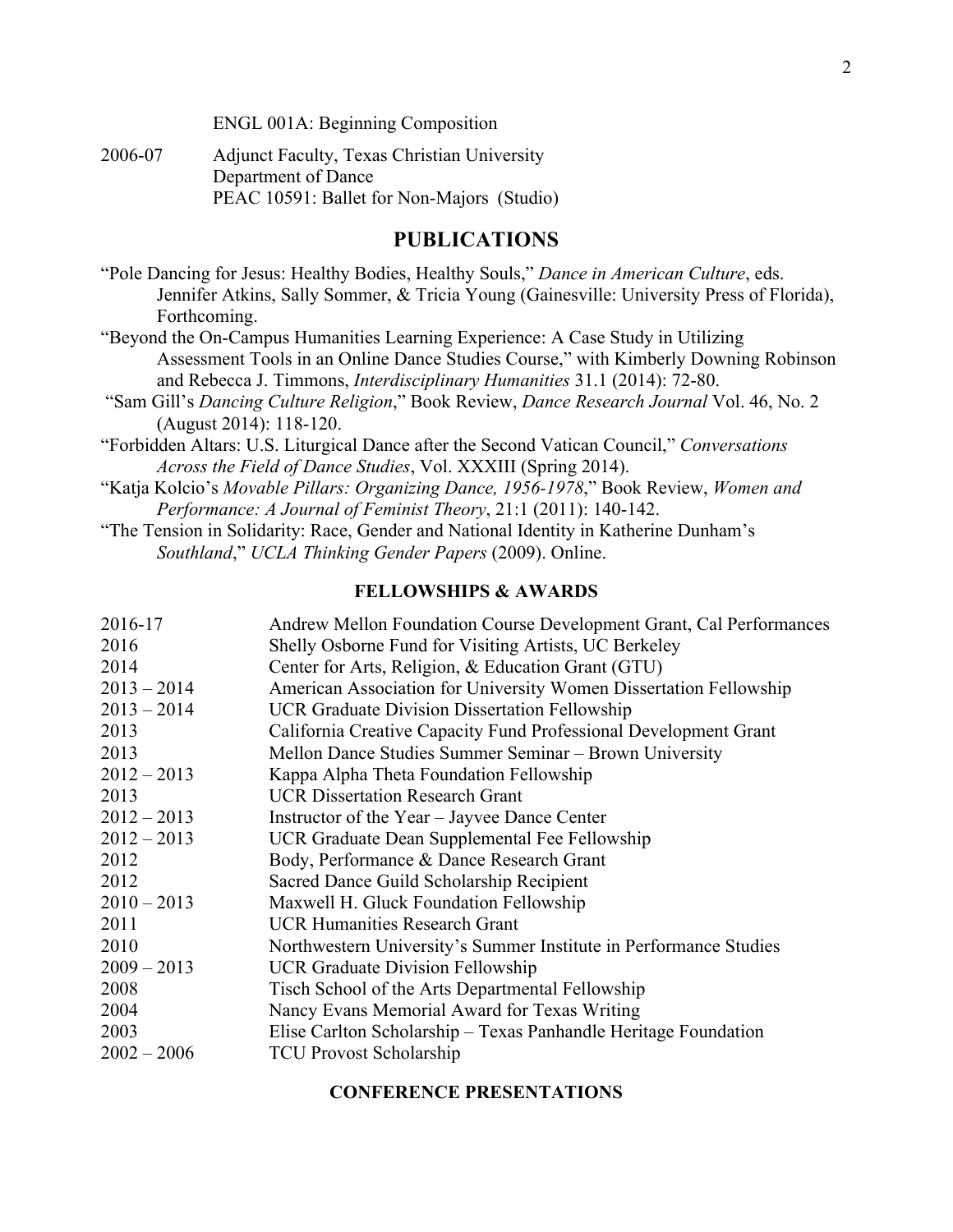|   | ۰<br>۰. |
|---|---------|
|   |         |
|   | ×.      |
|   |         |
|   | I<br>٦  |
| × | I<br>۰. |
|   |         |

| 2014                         | "Un/Catholic Confessions: On Passing for Christian"<br>Society of Dance History Scholars and Congress on Research in Dance<br>University of Iowa (Organized Panel)      |  |  |  |
|------------------------------|-------------------------------------------------------------------------------------------------------------------------------------------------------------------------|--|--|--|
| 2014                         | "Pioneering Liturgical Dance in New York City after Vatican II"<br>The Cushwa Center's Lived History of Vatican II Conference - Notre Dame                              |  |  |  |
| 2013                         | "Suspended Syncretism: Western Liturgical Dance in the Post Vatican II Age<br>of Ecumenism"<br>Society of Dance History Scholars & Congress on Research - UC, Riverside |  |  |  |
| 2013                         | "The Birth of the 20 <sup>th</sup> Century American Liturgical Dancer: Modernity,<br>Multiculturalism, & Reform"<br>American Academy of Religion - Baltimore, MD        |  |  |  |
| 2013                         | "Soulography: Modern Dance, Liturgical Dance,"<br>Congress on Research in Dance & Dance Under Construction - UCLA                                                       |  |  |  |
| 2012                         | "Pole Dancing for Jesus: The Healthy, the Holy, and the Sexy"<br>Congress on Research in Dance - University of New Mexico                                               |  |  |  |
| 2012                         | "Stephen Colbert: Liturgical Dancer, or How to Make a Ridiculous<br>Liturgical Dance"<br>Dance Under Construction - University of California, Riverside                 |  |  |  |
| 2011                         | "Between Theology and Embodiment: The Practice of Liturgical Dance in<br>the Sanctuary Space"<br>Cambridge Talks V - Harvard University                                 |  |  |  |
| 2010                         | "The Electronic Counterpart: The Body and Spectacle in David Dorfman's<br>underground"<br>Society of Dance History Scholars - University of Surrey, London              |  |  |  |
| <b>INVITED PRESENTATIONS</b> |                                                                                                                                                                         |  |  |  |
| 2016                         | "Divinity & Presence"<br>Guest Lecturer, Dance 152: Introduction to Improvisation in Dance<br>Stanford University - Stanford, CA                                        |  |  |  |
| 2016                         | "Undergraduate Study at Top U.S. Universities"<br>Camelot Academy of Arts, Science & Technology<br>Guangzhou & Beijing, China                                           |  |  |  |
| 2015                         | "The Constantly Confessing Ethnographer"<br>Center for the Arts, Religion, & Education - Berkeley, CA                                                                   |  |  |  |
| 2010-2013                    | "Pursuing a Ph.D. in Dance"<br>Senior Seminar for Dance Majors - University of Wisconsin, Madison                                                                       |  |  |  |
| 2009                         | "Academics and the Arts"<br>Scholarship Workshop for Montage Arts - Orange, CA                                                                                          |  |  |  |
| 2007                         | "Emerging Leaders in Arts Administration," Invited Panelist<br>Rose Marine Theater - Fort Worth, TX                                                                     |  |  |  |
|                              |                                                                                                                                                                         |  |  |  |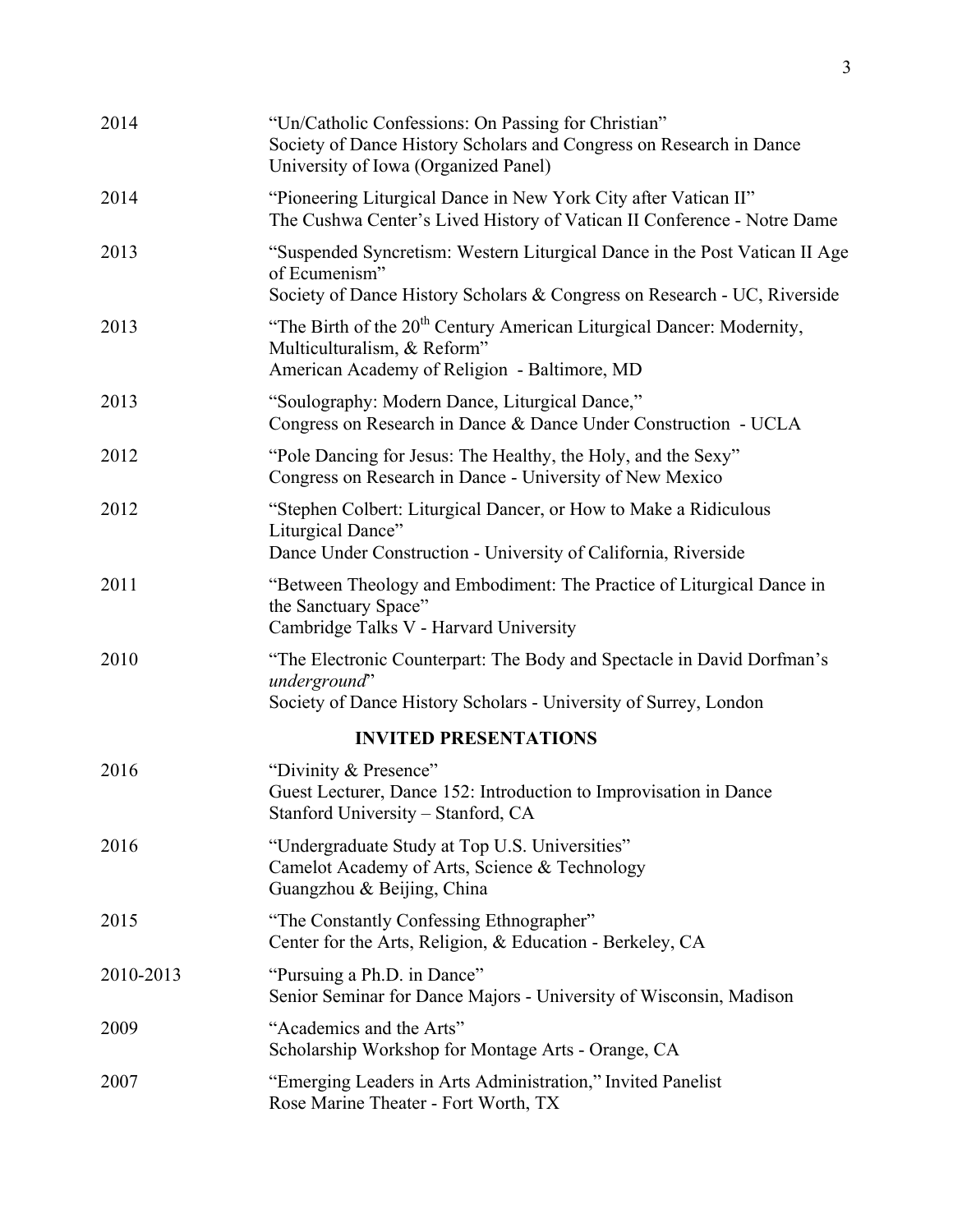#### **ADDITIONAL DANCE TEACHING EXPERIENCE**

| 2015, 2016    | The Bentley School, Lafayette, CA                             | Guest Faculty, Musical Theater |
|---------------|---------------------------------------------------------------|--------------------------------|
| $2014 - 2016$ | Berkeley Ballet Theater, Berkeley, CA                         | Faculty, Modern                |
| 2014, 2015    | Jingle Jam Workshop, Alhambra, CA                             | Guest Faculty, Ballet          |
| $2013 - 2014$ | The Dance Stop, Marietta, GA                                  | Faculty, Ballet/Modern         |
| $2011 - 2013$ | Jayvee Dance Center, Alhambra, CA                             | Faculty, Ballet                |
| 2012          | The Pasadena Dance Festival, CA                               | Guest Faculty, Ballet          |
| $2009 - 2011$ | Camelot Academy, Orange, CA                                   | Faculty, Ballet/Jazz           |
| $2007 - 2009$ | Progressive Dance Studio, Englewood, NJ                       | Faculty, Ballet/Jazz           |
| 2007          | The American College Dance Festival, TX Guest Faculty, Ballet |                                |

#### **SERVICE**

| $2015 -$ Current | Dance and Performance Studies Curriculum Committee, UC Berkeley    |
|------------------|--------------------------------------------------------------------|
| $2015$ - Current | Board Member, Sacred Dance Guild                                   |
| 2016             | Bay Area Dance Exchange Guest Faculty, Mills College, CA           |
| 2014             | Co-Editor, Congress on Research in Dance Conference Proceedings    |
| 2012             | UCR Alumni & Friends Reception Coordinator, CORD Conference        |
| 2011             | VOLTA Performance Event Co-Curator, Culver Center, Riverside, CA   |
| 2011             | Website Construction, Dance Under Construction Graduate Conference |
| 2010             | Dance, Research Assistant, University of California, Riverside     |
| $2008 - 2009$    | Women and Performance Collective Member. New York, NY              |
| 2007             | Committee Member, Mimir Music Festival, Fort Worth, TX             |
| $2006 - 2007$    | Board Member, Ballet Concerto, Fort Worth, TX                      |

#### **MEMBERSHIPS**

Congress on Research in Dance, Society of Dance History Scholars, American Academy of Religion, Sacred Dance Guild, American Association for University Women, Kappa Alpha Theta

#### **ARTS ADMINISTRATION EXPERIENCE**

| $2008 - 2009$ | <i>Women and Performance Journal, NY</i>             | <b>Editorial Intern</b>   |
|---------------|------------------------------------------------------|---------------------------|
| 2007          | John F. Kennedy Center, Washington D.C. Press Intern |                           |
| $2006 - 2007$ | Fort Worth Symphony Orchestra, TX                    | <b>Grants Coordinator</b> |
| $2005 - 2007$ | DANCE, Dallas Dance Council, TX                      | Contributor/Author        |
| $2004 - 2006$ | Baskerville Publishers, Fort Worth, TX               | Editor                    |

#### **LANGUAGES**

English (Read/Spoken/Written); French (Read/Written)

### **CHOREOGRAPHY (SELECTED)**

| 2016 | Missed Connections, Berkeley Ballet Theater        | Berkeley, CA  |
|------|----------------------------------------------------|---------------|
| 2016 | <i>Guys and Dolls</i> , Bentley High School        | Lafayette, CA |
| 2015 | Do You Know, Maya Angelou? Berkeley Ballet Theater | Berkeley, CA  |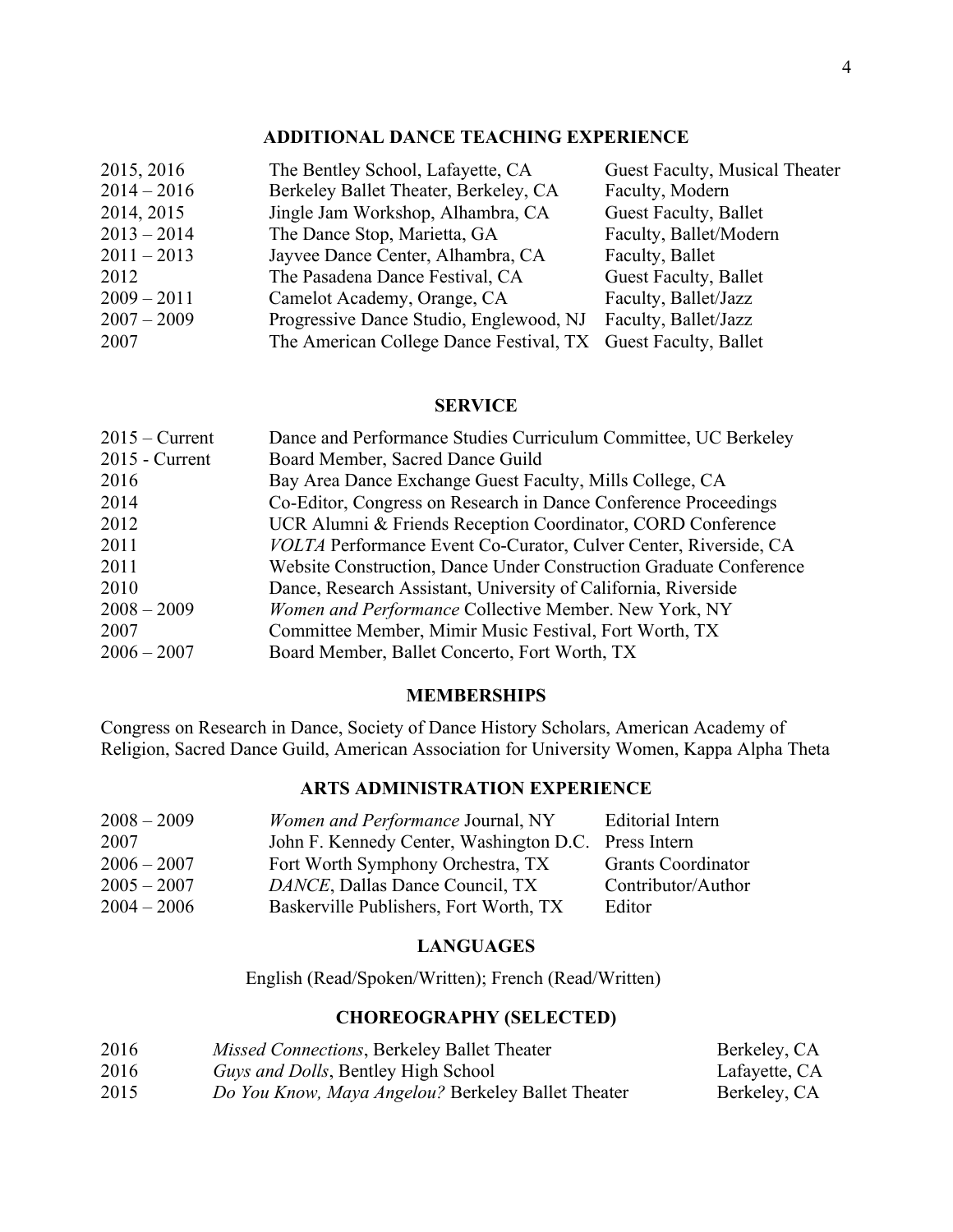| 2014 | We Stand on the Shoulders of Giants, Dance Stop Company         | Marietta, GA   |
|------|-----------------------------------------------------------------|----------------|
| 2013 | Wandering through the Labyrinth, Dance on the Edge Festival     | San Diego, CA  |
| 2013 | Wandering through the Labyrinth, Dance Xchange                  | Temecula, CA   |
| 2012 | <i>The Nutcracker</i> , The Dream to Dance Foundation           | Glendale, CA   |
| 2011 | Flash Mob Line Dance, Culver Center for the Arts                | Riverside, CA  |
| 2010 | Fiddler on the Roof, Montage Arts                               | Orange, CA     |
| 2009 | It's Christmas, Montage Arts                                    | Orange, CA     |
| 2008 | <i>Inscribed</i> , Dance New Amsterdam                          | New York, NY   |
| 2007 | Carousel, Stars Theatre Co.                                     | Southlake, TX  |
| 2007 | Schoolhouse Rock Live!, Stars Theatre Co.                       | Southlake, TX  |
| 2007 | <i>Just 22</i> , Barefoot Brigade Festival                      | Fort Worth, TX |
| 2007 | <i>Alégria</i> , Dance for the Planet                           | Dallas, TX     |
| 2006 | Die Hard Fan, Texas Christian University                        | Fort Worth, TX |
| 2001 | <i>Alégria</i> , Regional Dance America, Emerging Choreographer | Houston, TX    |
|      |                                                                 |                |

## **PROFESSIONAL DANCE & THEATER PERFORMANCE (SELECTED)**

| 2013       | The Doors, Trinity Movement Choir and Sacred Dance Guild<br>Choreographer: Marilyn Green                       | New York, NY    |
|------------|----------------------------------------------------------------------------------------------------------------|-----------------|
| 2013       | Holy Thursday Service & Livermore Protest                                                                      | Berkeley, CA    |
| 2012       | Choreographer: Carla De Sola<br>The New Zealand Lord's Prayer, Sacred Dance Guild Festival                     | Holland, MI     |
| 2011       | Choreographer: Carla De Sola<br>Untitled, BachSpot                                                             | Los Angeles, CA |
| 2011       | Choreographer: Elizabeth Terschuur<br>Borderline Bodies, Rhymes with Threshold<br>Choreographer: Minerva Tapia | Riverside, CA   |
| 2009, 2010 | The Nutcracker, Montage Arts<br>Choreographer: Jeng Halili                                                     | Orange, CA      |
| 2010       | Vertigo, Dance Moves                                                                                           | Temecula, CA    |
| 2008       | Choreographers: Erica Washington and Victoria Smith<br>Tranquil Disruption, Dance Reach Project                | Darien, CT      |
| 2007       | Choreographer: Theresa Broussard<br>Suite Goodbye, Genesis Dance Collective                                    | New York, NY    |
| 2006       | Choreographer: Theresa Broussard<br><b>Ballet Rock!, Contemporary Ballet Dallas</b>                            | Dallas, TX      |
| 2006       | Choreographers: Kelley Calhoon & Valerie Shelton-Tabor<br>Oklahoma!, Casa Mañana Equity Theater                | Fort Worth, TX  |
| 2005       | Choreographer: Paula Sloan<br>Vigil, ACDFA Gala Performance                                                    | Wichita, KS     |
| 2004       | Choreographer: Elizabeth Gillaspy<br>Pasion y Fuego, Texas Christian University                                | Fort Worth, TX  |
| 2004       | Choreographer: Fernando Bujones<br>Beauty & the Beast, Casa Mañana Equity Theater                              | Fort Worth, TX  |
| 2004       | Choreographer: Julie Letsche<br>Mary Kay Industrial Show, Dallas Convention Center                             | Dallas, TX      |